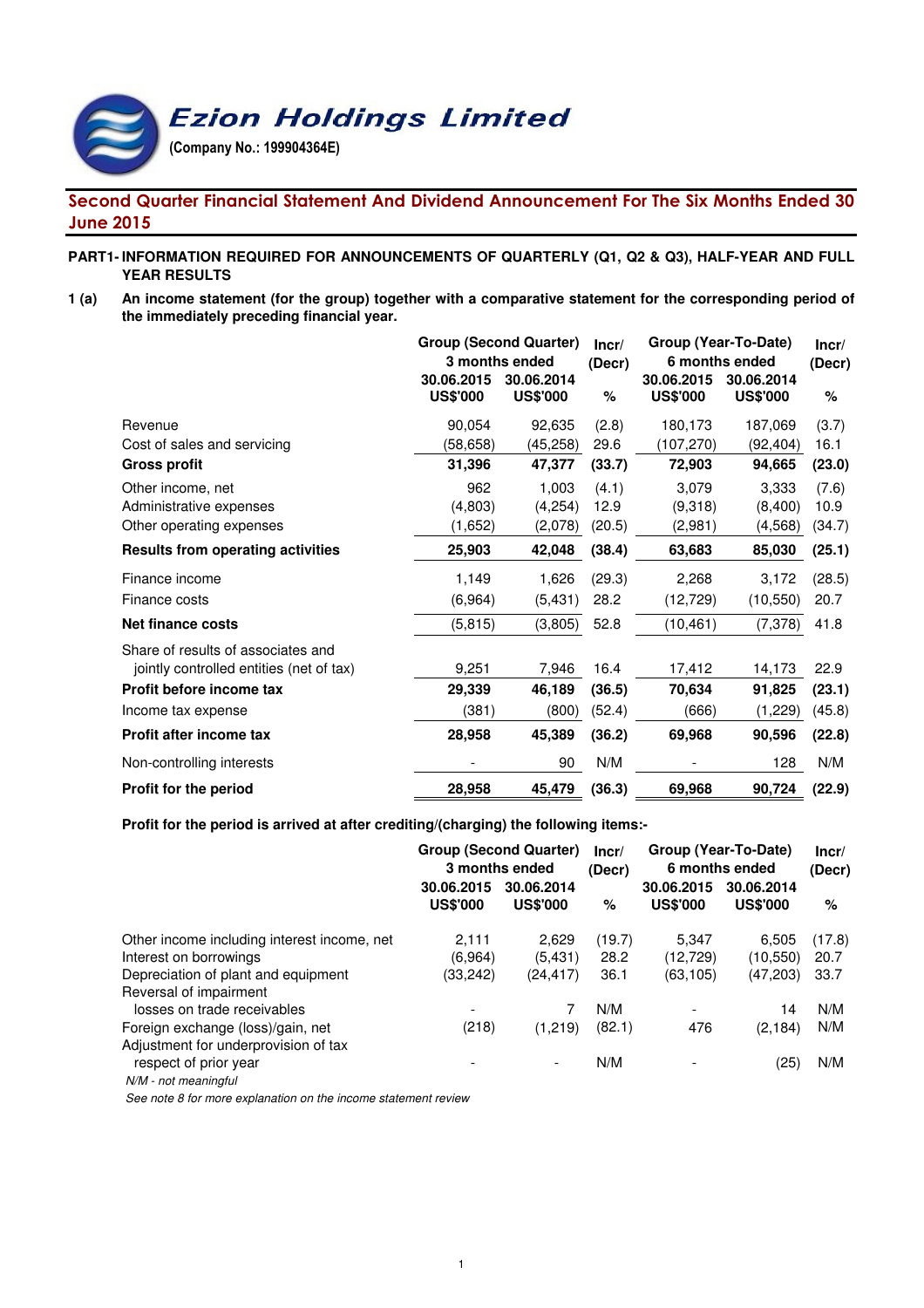**1(b)(i) Statement of financial position (for the issuer and group), together with a comparative statement as at the end of the immediately preceding financial year.**

|                                           |                               | Group                         | Company                       |                               |
|-------------------------------------------|-------------------------------|-------------------------------|-------------------------------|-------------------------------|
|                                           | 30.06.2015<br><b>US\$'000</b> | 31.12.2014<br><b>US\$'000</b> | 30.06.2015<br><b>US\$'000</b> | 31.12.2014<br><b>US\$'000</b> |
| <b>Non-current assets</b>                 |                               |                               |                               |                               |
| Plant and equipment                       | 2,288,810                     | 2,135,580                     | 636                           | 747                           |
| Subsidiaries                              |                               |                               | 1,216,642                     | 1,043,354                     |
| Joint ventures                            | 118,447                       | 104,109                       | 51,494                        | 51,518                        |
| Associates                                | 66,576                        | 68,805                        | 71,139                        | 74,232                        |
| Other assets                              | 13,080                        | 13,832                        | 126                           | 132                           |
|                                           | 2,486,913                     | 2,322,326                     | 1,340,037                     | 1,169,983                     |
| <b>Current assets</b>                     |                               |                               |                               |                               |
| Trade receivables                         | 159,138                       | 159,580                       | 5,671                         | 4,053                         |
| Other current assets                      | 114,448                       | 127,555                       | 39,650                        | 31,651                        |
| Asset held for sale                       | 75,001                        |                               |                               |                               |
| Cash and cash equivalents                 | 339,945                       | 371,510                       | 233,316                       | 316,992                       |
|                                           | 688,532                       | 658,645                       | 278,637                       | 352,696                       |
| <b>Total assets</b>                       | 3,175,445                     | 2,980,971                     | 1,618,674                     | 1,522,679                     |
|                                           |                               |                               |                               |                               |
| <b>Equity</b><br>Share capital            | 536,284                       | 535,654                       | 536,284                       | 535,654                       |
| Perpetual securities                      | 211,874                       | 211,874                       | 211,874                       | 211,874                       |
| Redeemable exchangeable preference shares | 23,464                        | 23,464                        |                               |                               |
| Reserves                                  | (30, 596)                     | (21, 424)                     | (1,875)                       | (980)                         |
| Retained earnings                         | 625,583                       | 563,059                       | 144,901                       | 140,734                       |
| <b>Equity attributable to owners</b>      |                               |                               |                               |                               |
| of the Company                            | 1,366,609                     | 1,312,627                     | 891,184                       | 887,282                       |
| Non-controlling interests                 |                               | (6)                           |                               |                               |
| <b>Total equity</b>                       | 1,366,609                     | 1,312,621                     | 891,184                       | 887,282                       |
| <b>Non-current liabilities</b>            |                               |                               |                               |                               |
| <b>Financial liabilities</b>              | 912,504                       | 892,220                       | 128,726                       | 103,918                       |
| Notes payable                             | 309,661                       | 315,532                       | 309,661                       | 315,532                       |
| Other payables                            | 38,776                        | 33,453                        | 48,093                        | 21,598                        |
| Deferred tax liabilities                  | 278                           |                               |                               |                               |
|                                           | 1,261,219                     | 1,241,205                     | 486,480                       | 441,048                       |
| <b>Current liabilities</b>                |                               |                               |                               |                               |
| Trade payables                            | 81,501                        | 69,886                        | 146                           | 40                            |
| Other payables                            | 62,341                        | 61,732                        | 125,042                       | 120,540                       |
| Liabilities due to asset held for sale    | 45,421                        |                               |                               |                               |
| <b>Financial liabilities</b>              | 351,584                       | 288,292                       | 112,237                       | 70,057                        |
| Provision for taxation                    | 6,770                         | 7,235                         | 3,585                         | 3,712                         |
|                                           | 547,617                       | 427,145                       | 241,010                       | 194,349                       |
| <b>Total liabilities</b>                  | 1,808,836                     | 1,668,350                     | 727,490                       | 635,397                       |
| <b>Total equity and liabilities</b>       | 3,175,445                     | 2,980,971                     | 1,618,674                     | 1,522,679                     |

See note 8 for more explanation on the statement of financial position review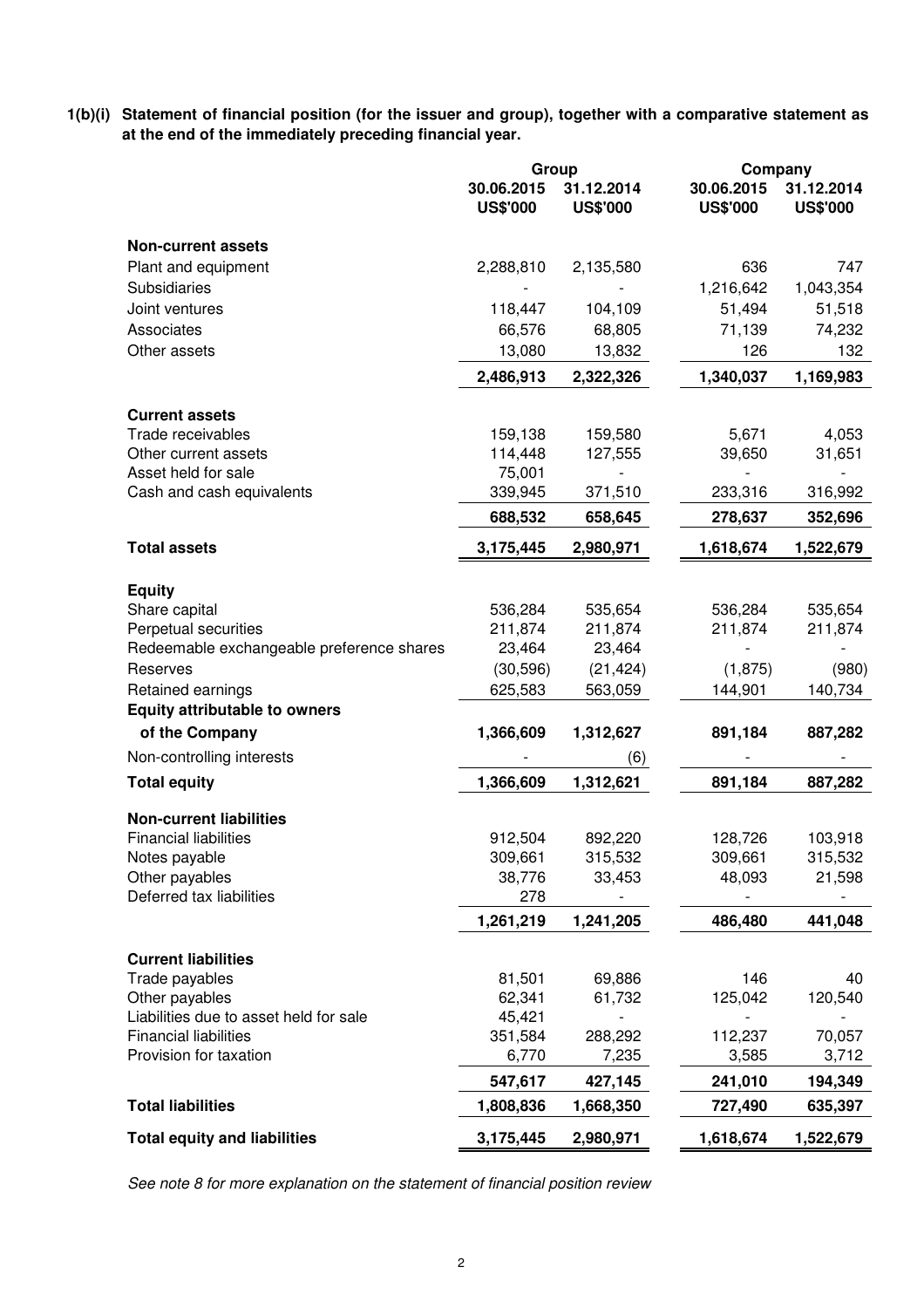# **1(b)(ii) Aggregate amount of group's borrowings and debt securities.**

# **Amount repayable in one year or less, or on demand**

|          | As at 30.06.2015 | As at 31.12.2014 |          |  |  |
|----------|------------------|------------------|----------|--|--|
| Secured* | Unsecured        | Secured          | Unsecure |  |  |
| US\$'000 | US\$'000         | US\$'000         | US\$'000 |  |  |
| 316,914  | 80,091           | 248,542          | 39.750   |  |  |

|          | As at 30.06.2015 | As at 31.12.2014 |           |  |  |
|----------|------------------|------------------|-----------|--|--|
| Secured* | Unsecured        | Secured          | Unsecured |  |  |
| US\$'000 | US\$'000         | US\$'000         | US\$'000  |  |  |
| 316,914  | 80,091           | 248,542          | 39,750    |  |  |

**Amount repayable after one year**

|          | As at 30.06.2015 | As at 31.12.2014 |           |
|----------|------------------|------------------|-----------|
| Secured  | Unsecured        | Secured          | Unsecured |
| US\$'000 | US\$'000         | US\$'000         | US\$'000  |
| 912,504  | 309,661          | 892.220          | 315,532   |

| As at 31.12.2014 |           |  |  |  |  |  |
|------------------|-----------|--|--|--|--|--|
|                  |           |  |  |  |  |  |
| Secured          | Unsecured |  |  |  |  |  |
| US\$'000         | US\$'000  |  |  |  |  |  |
| 892 220          | 315.532   |  |  |  |  |  |

\* Included in the secured amount repayable in one year or less, or on demand are Liabilities Due To Asset Held For Sale secured with the Asset Held For Sale to be settled upon completion of the sale.

# **Details of any collateral**

The Group's vessels are pledged to financial institutions as security for the term loans.

# **1(b)(iii) Statement of comprehensive income for three months ended 30 June 2015**

|                                                                                                                                                 |                               | <b>Group (Second Quarter)</b><br>3 months ended | Group (Year-To-Date)<br>6 months ended<br>Incr/ |                               |                               | Incr/       |
|-------------------------------------------------------------------------------------------------------------------------------------------------|-------------------------------|-------------------------------------------------|-------------------------------------------------|-------------------------------|-------------------------------|-------------|
|                                                                                                                                                 | 30.06.2015<br><b>US\$'000</b> | 30.06.2014<br><b>US\$'000</b>                   | (Decr)<br>%                                     | 30.06.2015<br><b>US\$'000</b> | 30.06.2014<br><b>US\$'000</b> | (Decr)<br>℅ |
| Profit after tax                                                                                                                                | 28,958                        | 45,389                                          | (36.2)                                          | 69,968                        | 90,596                        | (22.8)      |
| Other comprehensive income                                                                                                                      |                               |                                                 |                                                 |                               |                               |             |
| Items that may be reclassified subsequently to<br>profit or loss:                                                                               |                               |                                                 |                                                 |                               |                               |             |
| Translation differences relating to financial<br>statements of foreign operations                                                               | (3,584)                       | (456)                                           | N/M                                             | (4, 497)                      | (524)                         | N/M         |
| Share of foreign currency translation differences<br>of associates                                                                              | (53)                          |                                                 | N/M                                             | 508                           | $\overline{\phantom{a}}$      | N/M         |
| Exchange differences on monetary items forming<br>part of net investment in foreign operations<br>Effective portion of changes in fair value of | (629)                         | 2,964                                           | N/M                                             | (4,338)                       | 4,046                         | N/M         |
| cash flow hedges                                                                                                                                | 429                           | (1, 157)                                        | N/M                                             | (845)                         | (1, 172)                      | (27.9)      |
| Other comprehensive income for the period                                                                                                       | (3,837)                       | 1,351                                           | N/M                                             | (9, 172)                      | 2,350                         | N/M         |
| Total comprehensive income for the period                                                                                                       | 25,121                        | 46,740                                          | (46.3)                                          | 60,796                        | 92,946                        | (34.6)      |
| Attributable to:                                                                                                                                |                               |                                                 |                                                 |                               |                               |             |
| Owners of the Company                                                                                                                           | 25,121                        | 46,830                                          | (46.4)                                          | 60,796                        | 93,074                        | (34.7)      |
| Non-controlling interests                                                                                                                       |                               | (90)                                            | N/M                                             |                               | (128)                         | N/M         |
|                                                                                                                                                 | 25,121                        | 46,740                                          | (46.3)                                          | 60,796                        | 92,946                        | (34.6)      |

Note :

There are no tax effects relating to each component of other comprehensive income for the period.

# **N/M - not meaningful**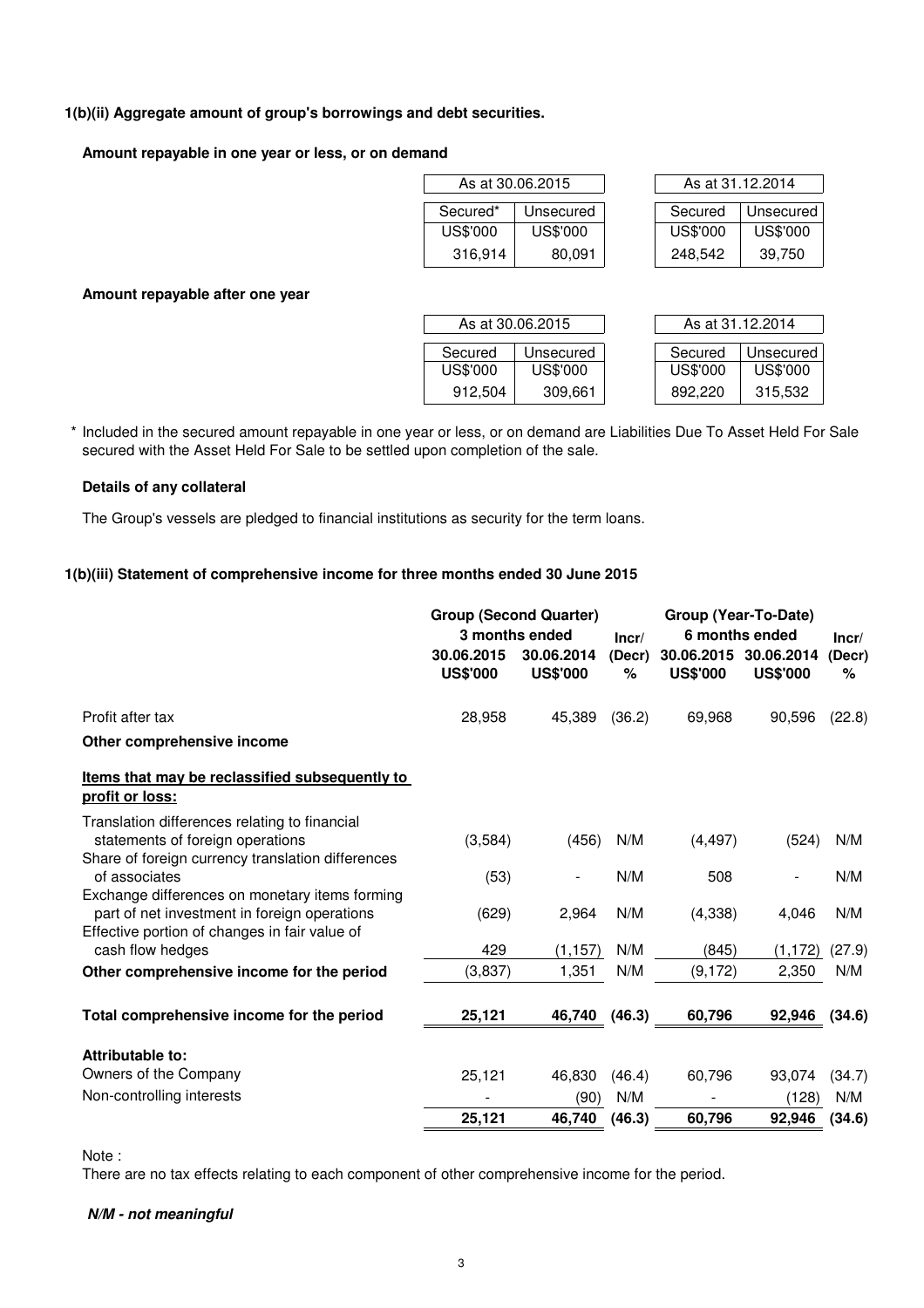**1(c) Statement of cash flows (for the group), together with a comparative statement for the corresponding period of the immediately preceding financial year.**

|                                                                |                                          | <b>Group (Second Quarter)</b><br>3 months ended |                                          | Group (Year-To-Date)<br>6 months ended |
|----------------------------------------------------------------|------------------------------------------|-------------------------------------------------|------------------------------------------|----------------------------------------|
|                                                                | 30.06.2015 30.06.2014<br><b>US\$'000</b> | <b>US\$'000</b>                                 | 30.06.2015 30.06.2014<br><b>US\$'000</b> | <b>US\$'000</b>                        |
| Cash flows from operating activities                           |                                          |                                                 |                                          |                                        |
| Profit after tax                                               | 28,958                                   | 45,389                                          | 69,968                                   | 90,596                                 |
| Adjustments for:                                               |                                          |                                                 |                                          |                                        |
| Income tax expense                                             | 381                                      | 800                                             | 666                                      | 1,229                                  |
| Depreciation expense                                           | 33,242                                   | 24,417                                          | 63,105                                   | 47,203                                 |
| Finance income                                                 | (1, 149)                                 | (1,626)                                         | (2,268)                                  | (3, 172)                               |
| Finance costs                                                  | 6,964                                    | 5,431                                           | 12,729                                   | 10,550                                 |
| Financial guarantee income provided to joint ventures          | (385)                                    | (664)                                           | (1,232)                                  | (1, 568)                               |
| Reversal of impairment loss on trade receivables               |                                          | (7)                                             |                                          | (14)                                   |
| Equity-settled share-based payment transactions                | 623                                      | 595                                             | 1,114                                    | 1,035                                  |
| Share of results of associates and jointly controlled entities | (9,251)                                  | (7,946)                                         | (17, 412)                                | (14, 173)                              |
| Operating cash flow before working capital changes             | 59,383                                   | 66,389                                          | 126,670                                  | 131,686                                |
| Changes in working capital:                                    |                                          |                                                 |                                          |                                        |
| Trade receivables and other assets<br>Trade and other payables | 4,766<br>11,942                          | (23, 154)<br>(2,697)                            | 10,959<br>13,370                         | (42, 881)                              |
| Cash generated from operating activities                       | 76,091                                   | 40,538                                          | 150,999                                  | (21, 429)<br>67,376                    |
| Income tax paid                                                | (1,043)                                  | (593)                                           | (1,791)                                  |                                        |
| Net cash from operating activities                             | 75,048                                   | 39,945                                          | 149,208                                  | (746)<br>66,630                        |
|                                                                |                                          |                                                 |                                          |                                        |
| Cash flows from investing activities                           |                                          |                                                 |                                          |                                        |
| Purchase of plant and equipment                                | (114, 329)                               | (126, 398)                                      | (164, 546)                               | (174, 857)                             |
| Acquisition of subsidiary, net of cash acquired                |                                          | (23, 222)                                       |                                          | (42, 938)                              |
| Advance payments for purchase of plant and equipment           | (56, 858)                                | 10,335                                          | (120, 240)                               | (22, 578)                              |
| Investments in joint ventures                                  | 279                                      | (2, 163)                                        | (79)                                     | 16,083                                 |
| Investments in associate                                       |                                          | (15, 495)                                       |                                          | (15,687)                               |
| Interest received                                              | 714                                      | 722                                             | 1,385                                    | 1,680                                  |
| Net cash used in investing activities                          | (170, 194)                               | (156, 221)                                      | (283, 480)                               | (238, 297)                             |
| Cash flows from financing activities                           |                                          |                                                 |                                          |                                        |
| Proceeds from borrowings                                       | 162,274                                  | 133,052                                         | 246,438                                  | 154,171                                |
| Repayment of borrowings                                        | (65, 694)                                | (43,038)                                        | (113, 499)                               | (67, 103)                              |
| Proceeds from issuance of notes, net of transaction costs      |                                          | 115,228                                         | $\overline{\phantom{a}}$                 | 198,147                                |
| Net proceeds from issuance of ordinary shares                  | 565                                      | 157,514                                         | 630                                      | 157,514                                |
| Repayment of notes                                             |                                          | (78, 339)                                       |                                          | (78, 339)                              |
| Dividend paid                                                  | (1, 193)                                 | (959)                                           | (1, 193)                                 | (959)                                  |
| Interest paid                                                  | (10, 198)                                | (5, 104)                                        | (19, 522)                                | (12, 456)                              |
| Net cash from financing activities                             | 85,754                                   | 278,354                                         | 112,854                                  | 350,975                                |
| Net (decrease)/increase in cash and cash equivalents           | (9,392)                                  | 162,078                                         | (21, 418)                                | 179,308                                |
| Cash and cash equivalents at beginning of the period           | 344,983                                  | 185,358                                         | 371,510                                  | 165,978                                |
| Effect of exchange rate fluctuations                           | 4,354                                    | 5,092                                           | (10, 147)                                | 7,242                                  |
| Cash and cash equivalents at end of the period                 | 339,945                                  | 352,528                                         | 339,945                                  | 352,528                                |

See note 8 for explanation on the statement of cash flows review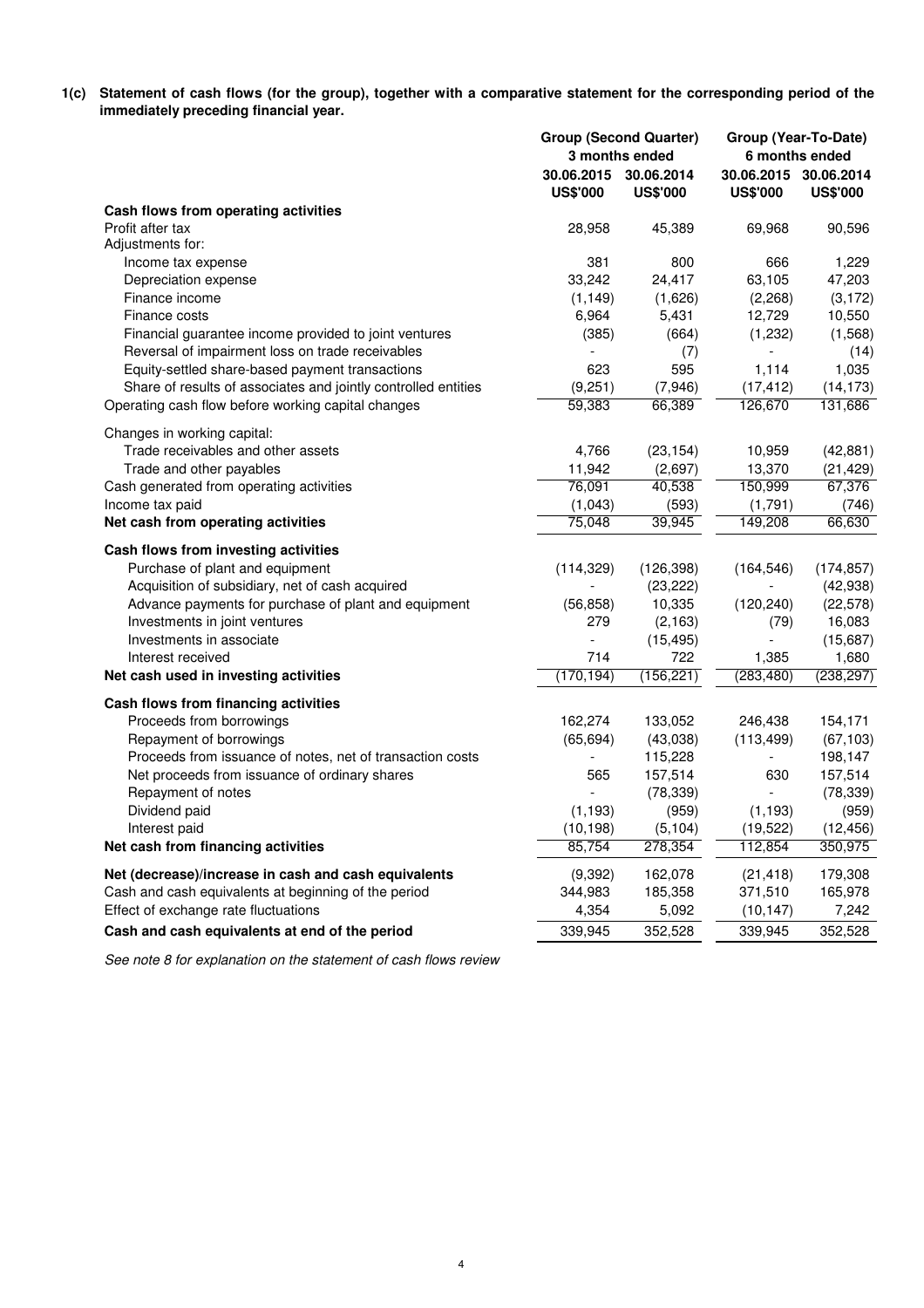**1(d)(i) A statement (for the issuer and group) showing either (i) all changes in equity or (ii) changes in equity other than those arising from capitalisation issues and distributions to shareholders, together with a comparative statement for the corresponding period of the immediately preceding financial year.**

|                                                                                                         | Share<br>capital | Perpetual<br>securities | Redeemable<br>exchangeable<br>preference<br>shares | Treasury<br>shares | Foreign<br>currency<br>translation<br>reserve | Hedging<br>reserve                         | <b>Statutory</b><br>reserve           | Retained<br>earnings                  | Total                                          | Non-<br>controlling<br>interests        | <b>Total equity</b>                    |
|---------------------------------------------------------------------------------------------------------|------------------|-------------------------|----------------------------------------------------|--------------------|-----------------------------------------------|--------------------------------------------|---------------------------------------|---------------------------------------|------------------------------------------------|-----------------------------------------|----------------------------------------|
| <b>Group</b>                                                                                            | <b>US\$'000</b>  | <b>US\$'000</b>         | <b>US\$'000</b>                                    | <b>US\$'000</b>    | <b>US\$'000</b>                               | <b>US\$'000</b>                            | <b>US\$'000</b>                       | <b>US\$'000</b>                       | <b>US\$'000</b>                                | <b>US\$'000</b>                         | <b>US\$'000</b>                        |
| At 1 January 2014                                                                                       | 345,537          | 97,678                  | 23,464                                             | (102)              | (12, 495)                                     | (670)                                      | (6)                                   | 346,936                               | 800,342                                        | (94)                                    | 800,248                                |
| Total comprehensive income<br>for the period                                                            |                  |                         |                                                    |                    | 3,522                                         | (1, 172)                                   | $\overline{a}$                        | 90,724                                | 93,074                                         | (97)                                    | 92,977                                 |
| Translations with owners,<br>recognised directly in equity<br><b>Dividends</b>                          |                  |                         |                                                    |                    |                                               |                                            |                                       | (959)                                 | (959)                                          |                                         | (959)                                  |
| Issue of shares                                                                                         | 190,084          |                         |                                                    |                    |                                               |                                            |                                       | $\overline{\phantom{a}}$              | 190,084                                        | $\overline{\phantom{a}}$                | 190,084                                |
| Accrued perpetual securities<br>distributions<br>Share-based payment                                    |                  |                         |                                                    |                    |                                               |                                            | L,                                    | (3,834)                               | (3,834)                                        | $\overline{\phantom{a}}$                | (3,834)                                |
| transactions                                                                                            |                  |                         |                                                    |                    | $\overline{a}$                                |                                            | $\overline{\phantom{a}}$              | 1,035                                 | 1,035                                          | $\overline{\phantom{a}}$                | 1,035                                  |
| At 30 June 2014                                                                                         | 535,621          | 97,678                  | 23,464                                             | (102)              | (8,973)                                       | (1, 842)                                   | (6)                                   | 433,902                               | 1,079,742                                      | (191)                                   | 1,079,551                              |
| At 1 January 2015                                                                                       | 535,654          | 211,874                 | 23,464                                             | (102)              | (20, 218)                                     | (1,098)                                    | (6)                                   | 563,059                               | 1,312,627                                      | (6)                                     | 1,312,621                              |
| Total comprehensive income<br>for the period                                                            |                  |                         |                                                    |                    | (8,327)                                       | (845)                                      |                                       | 69,968                                | 60,796                                         |                                         | 60,796                                 |
| Translations with owners,<br>recognised directly in equity                                              |                  |                         |                                                    |                    |                                               |                                            |                                       |                                       |                                                |                                         |                                        |
| Dividends                                                                                               |                  |                         |                                                    |                    |                                               |                                            |                                       | (1, 193)<br>÷.                        | (1, 193)                                       |                                         | (1, 193)                               |
| Issue of shares<br>Accrued perpetual securities                                                         | 630              |                         |                                                    |                    |                                               |                                            |                                       |                                       | 630                                            |                                         | 630                                    |
| distributions                                                                                           |                  |                         |                                                    |                    |                                               |                                            | $\frac{1}{2}$                         | (7, 353)                              | (7, 353)                                       |                                         | (7, 353)                               |
| Share-based payment<br>transactions                                                                     |                  |                         |                                                    |                    |                                               |                                            |                                       | 1,114                                 | 1,114                                          |                                         | 1,114                                  |
| Changes in ownership interests<br>in subsidiaries                                                       |                  |                         |                                                    |                    |                                               |                                            |                                       |                                       |                                                |                                         |                                        |
| Acquisition of non-controlling                                                                          |                  |                         |                                                    |                    |                                               |                                            |                                       |                                       |                                                |                                         |                                        |
| interests<br>At 30 June 2015                                                                            | 536,284          | 211,874                 | 23,464                                             | (102)              |                                               | (1, 943)                                   | $\overline{a}$<br>(6)                 | (12)<br>625,583                       | (12)<br>1,366,609                              | 6                                       | (6)<br>1,366,609                       |
|                                                                                                         |                  |                         |                                                    |                    | (28, 545)                                     |                                            |                                       |                                       |                                                |                                         |                                        |
|                                                                                                         |                  |                         |                                                    |                    | Share<br>capital<br><b>US\$'000</b>           | Perpetual<br>securities<br><b>US\$'000</b> | Treasury<br>shares<br><b>US\$'000</b> | Hedging<br>reserve<br><b>US\$'000</b> | <b>Statutory</b><br>reserve<br><b>US\$'000</b> | Retained<br>earnings<br><b>US\$'000</b> | <b>Total equity</b><br><b>US\$'000</b> |
| Company                                                                                                 |                  |                         |                                                    |                    |                                               |                                            |                                       |                                       |                                                |                                         |                                        |
| At 1 January 2014                                                                                       |                  |                         |                                                    |                    | 345,537                                       | 97,678                                     | (102)                                 |                                       | (6)                                            | 94,521                                  | 537,628                                |
| Total comprehensive income for the period<br>Translations with owners,<br>recognised directly in equity |                  |                         |                                                    |                    |                                               |                                            |                                       |                                       |                                                | 8,712                                   | 8,712                                  |
| Dividends                                                                                               |                  |                         |                                                    |                    |                                               |                                            |                                       |                                       |                                                | (959)                                   | (959)                                  |
| <b>Issue of shares</b><br>Accrued perpetual securities distributions                                    |                  |                         |                                                    |                    | 190,084<br>L,                                 |                                            | L,                                    |                                       | $\overline{a}$                                 | (3,834)                                 | 190,084<br>(3,834)                     |
| Share-based payment transactions                                                                        |                  |                         |                                                    |                    | $\overline{a}$                                | $\overline{\phantom{a}}$                   | $\overline{\phantom{a}}$              | $\overline{\phantom{a}}$              | $\overline{\phantom{a}}$                       | 1,035                                   | 1,035                                  |
| At 30 June 2014                                                                                         |                  |                         |                                                    |                    | 535,621                                       | 97,678                                     | (102)                                 | $\blacksquare$                        | (6)                                            | 99,475                                  | 732,666                                |
| At 1 January 2015                                                                                       |                  |                         |                                                    |                    | 535,654                                       | 211,874                                    | (102)                                 | (872)                                 | (6)                                            | 140,734                                 | 887,282                                |
| Total comprehensive income for the period<br>Translations with owners,<br>recognised directly in equity |                  |                         |                                                    |                    |                                               |                                            |                                       | (895)                                 | $\overline{\phantom{0}}$                       | 11,599                                  | 10,704                                 |
| Dividends                                                                                               |                  |                         |                                                    |                    | ÷,                                            |                                            |                                       |                                       |                                                | (1, 193)                                | (1, 193)                               |
| Issue of shares                                                                                         |                  |                         |                                                    |                    | 630                                           |                                            |                                       |                                       | ÷.                                             | $\overline{\phantom{a}}$                | 630                                    |
| Issue of perpetual securities                                                                           |                  |                         |                                                    |                    |                                               |                                            |                                       |                                       | ٠                                              | $\overline{\phantom{a}}$                | $\overline{\phantom{a}}$               |
| Accrued perpetual securities distributions<br>Redemption of perpetual securities                        |                  |                         |                                                    |                    |                                               |                                            |                                       |                                       | $\overline{a}$<br>L,                           | (7, 353)                                | (7, 353)                               |
| Share-based payment transactions                                                                        |                  |                         |                                                    |                    |                                               |                                            |                                       |                                       |                                                | 1,114                                   | 1,114                                  |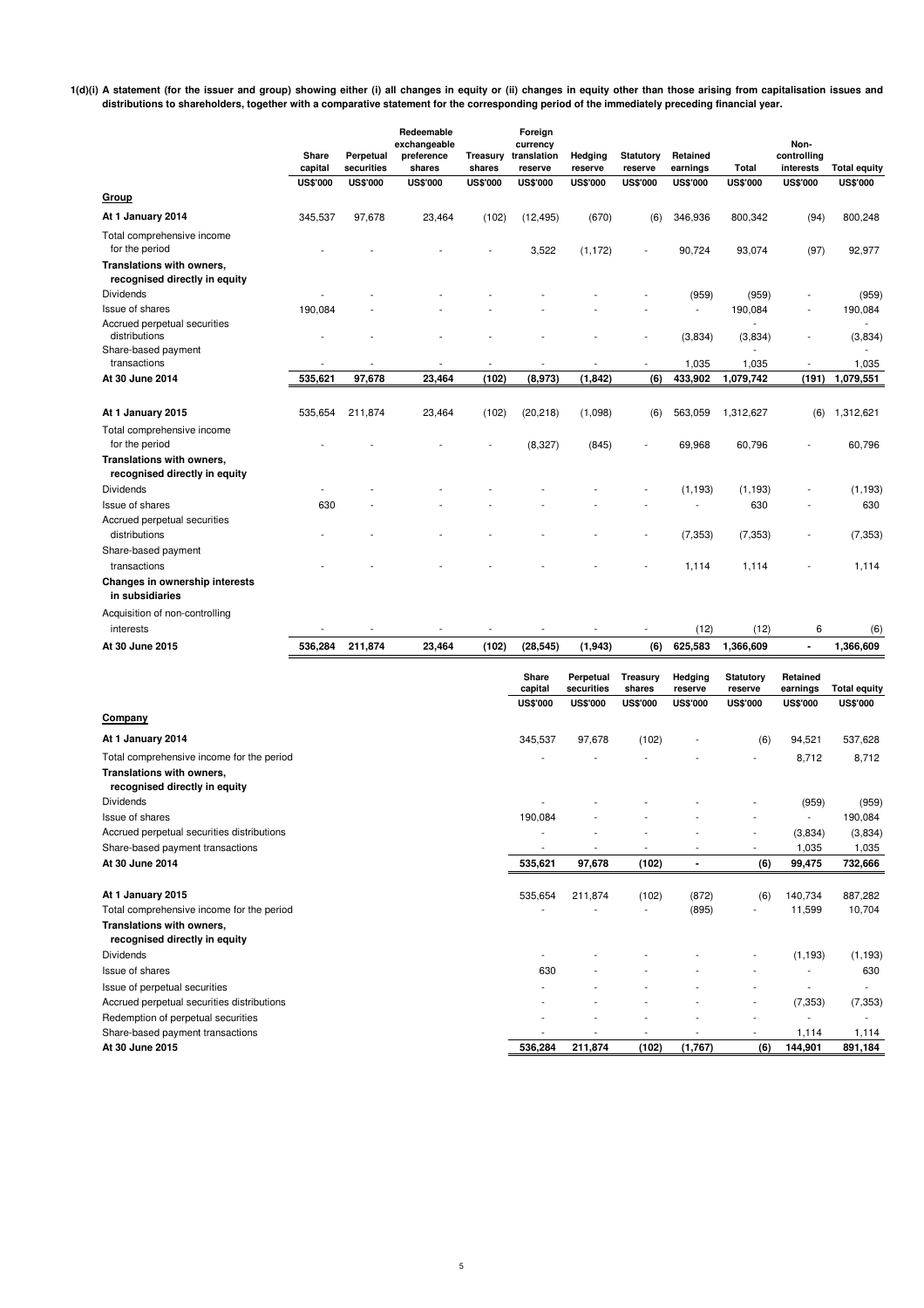**1(d)(ii) Details of any changes in the company's share capital arising from rights issue, bonus issue, share buybacks, exercise of share options or warrants, conversion of other issues of equity securities, issue of shares for cash or as consideration for acquisition or for any other purpose since the end of the previous period reported on. State also the number of shares that may be issued on conversion of all the outstanding convertibles, as well as the number of shares held as treasury shares, if any, against the total number of issued shares excluding treasury shares of the issuer, as at the end of the current financial period reported on and as at the end of the corresponding period of the immediately preceding financial year.**

During first quarter of 2015, 230,400 shares were issued under the Company's Employee Share Option Scheme. The newly issued shares rank pari passu in all respects with the previously issued shares.

During the second quarter of 2015, 1,489,560 shares were issued under the Company's Employee Share Option Scheme. The newly issued shares rank pari passu in all respects with the previously issued shares.

As at 30 June 2015, the share capital less treasury shares of the Company was 1,580,023,647 ordinary shares (1,580,707,647 issued ordinary shares less 684,000 treasury shares). As at 30 June 2014, the share capital less treasury shares of the Company was 1,315,113,044 ordinary shares (1,315,683,044 issued ordinary shares less 570,000 treasury shares).

As at 30 June 2015, there were 300 redeemable exchangeable preference shares in a subsidiary available for exchange to 19,787,830 ordinary shares of the Company and as at 30 June 2014, there were 300 redeemable exchangeable preference shares in a subsidiary available for exchange to 16,470,847 ordinary shares of the Company.

# **1(d)(iii) To show the total number of issued shares excluding treasury shares as at the end of the current financial period and as at the end of the immediately preceding year.**

As at 30 June 2015, the issued and paid up share capital excluding treasury shares of the Company comprised 1,580,023,647 (31 December 2014: 1,578,303,687) ordinary shares.

As at 30 June 2015, subsidiary of the Company has 300 (31 December 2014: 300) redeemable exchangeable preference shares outstanding.

### **1(d)(iv) A statement showing all sales, transfers, disposal, cancellation and/or use of treasury shares as at the end of the current financial period reported on.**

The movement of treasury shares are as follows: As at 1 January 2015 =  $684,000$  shares Purchase of treasury shares during the period  $=$  Nil Transfer of treasury shares during the period  $=$  Nil As at 30 June 2015 = 684,000 shares

**2. Whether the figures have been audited, or reviewed and in accordance with which auditing standard or practice.**

The figures have not been audited or reviewed by the Company's auditors.

#### **3. Where the figures have been audited or reviewed, the auditors' report (including any qualifications or emphasis of a matter).**

Not applicable.

#### **4. Whether the same accounting policies and methods of computation as in the issuer's most recently audited annual financial statements have been applied.**

Except as disclosed under item 5 below, the Group has applied the same accounting policies and methods of computation in the financial statements for the current reporting period as that of the audited financial statements for the year ended 31 December 2014.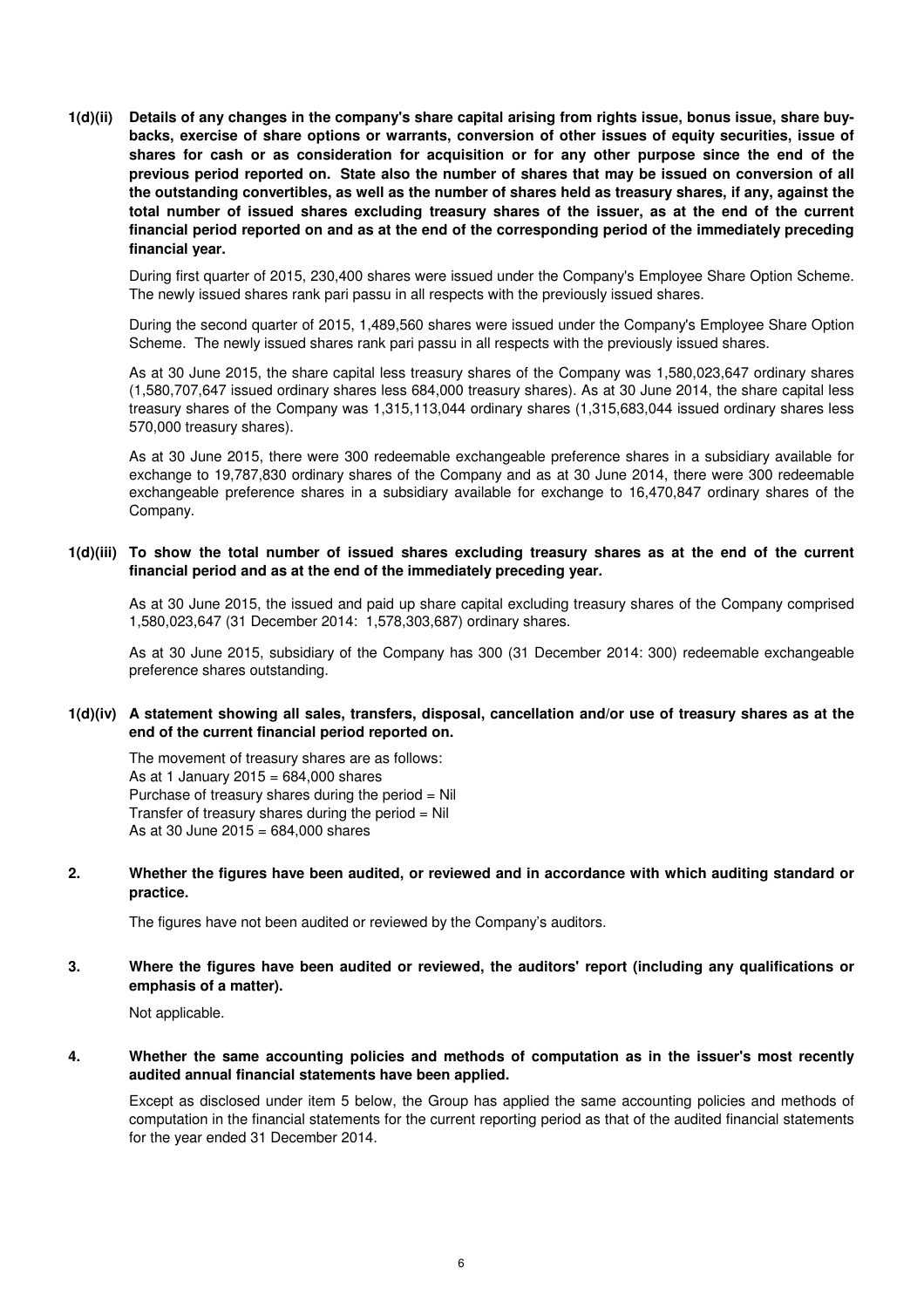#### **5. If there are any changes in the accounting policies and methods of computation, including any required by an accounting standard, what has changed, as well as the reasons for, and the effect of, the change.**

The Group has adopted the new and revised FRSs and Interpretation of FRS (INT FRS) that are effective for financial periods beginning 1 January 2015. The adoption of these new and revised FRS and INT FRSs did not have material effect on the financial performance or position of the Group.

#### **6. Earnings per ordinary share of the group for the current financial period reported on and the corresponding period of the immediately preceding financial year, after deducting any provision for preference dividends:-**

|                                         | <b>Group (Second Quarter)</b><br>3 months ended |                               | Group (Year-To-Date)<br>6 months ended |                               |
|-----------------------------------------|-------------------------------------------------|-------------------------------|----------------------------------------|-------------------------------|
|                                         | 30.06.2015                                      | 30.06.2014<br><b>Restated</b> | 30.06.2015                             | 30.06.2014<br><b>Restated</b> |
| (a) Based on weighted average<br>number | $1.83$ cts                                      | $2.98$ cts                    | 4.43 cts                               | $6.12 \text{ cts}$            |
| (b) On a fully diluted basis            | $1.80$ cts                                      | 2.93 cts                      | 4.35 cts                               | $6.02 \text{ cts}$            |
|                                         |                                                 |                               |                                        |                               |

# Note :

Weighted average ordinary shares

for calculation of:

| ivi valvulativii vi.         |  |                             |  |
|------------------------------|--|-----------------------------|--|
| - Basic earnings per shares  |  | 1,578,620,000 1,480,765,000 |  |
| - Diluted earnings per share |  |                             |  |

On 15 September 2014, the Company issued 263,136,643 ordinary shares pursuant to the bonus issue on the basis of one (1) bonus share for every five (5) existing ordinary shares. Following the issue of bonus shares, the aggregate number of issued shares increased from 1,315,683,044 shares to 1,578,819,687 shares. As a result, the number of ordinary shares used for the per share calculations has been adjusted for retrospectively as required by FRS 33.

#### **7. Net asset value (for the issuer and group) per ordinary share based on the total number of issued shares excluding treasury shares of the issuer at the end of the:-**

- **(a) current financial period reported on; and**
- **(b) immediately preceding financial year.**

|                                                                                                                     | Group     |                       | Company    |            |
|---------------------------------------------------------------------------------------------------------------------|-----------|-----------------------|------------|------------|
|                                                                                                                     |           | 30.06.2015 31.12.2014 | 30.06.2015 | 31.12.2014 |
| Net asset value per ordinary share<br>based on existing issued share capital<br>excluding treasury shares as at the |           |                       |            |            |
| end of the period reported on                                                                                       | 86.49 cts | 83.18 cts             | 56.4 cts   | 56.22 cts  |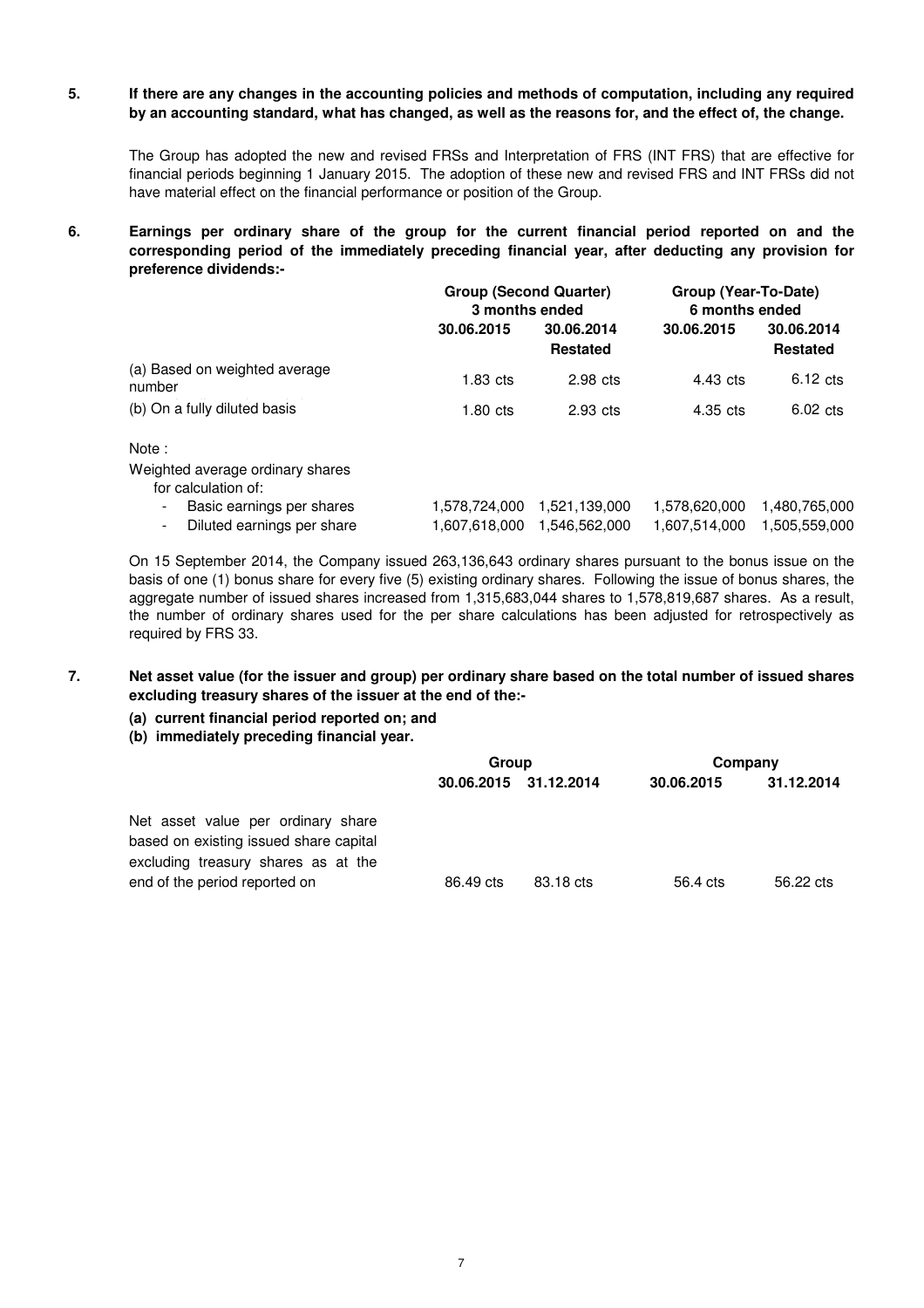**8. A review of the performance of the group, to the extent necessary for a reasonable understanding of the group's business. It must include a discussion of the following:-** 

**(a) any significant factors that affected the turnover, costs, and earnings of the group for the current financial period reported on, including (where applicable) seasonal or cyclical factors; and**

**(b) any material factors that affected the cash flow, working capital, assets or liabilities of the group during the current financial period reported on.**

### **INCOME STATEMENT REVIEW**

### **2Q15 vs 2Q14**

The Group's revenue for the three months ended 30 June 2015 ("2Q15") decreased by US\$2.6 million (2.8%) to US\$90.1 million as compared to the corresponding three months ended 30 June 2014 ("2Q14"). The decrease in revenue was mainly due to the absence of contribution from the marine and offshore logistic support services division as the projects in Queensland, Australia did not go into additional trains as originally planned.

The cost of sales and servicing for 2Q15 increased by US\$13.4 million (29.6%) to US\$58.7 million as compared to 2Q14. The increase was due to the deployment of additional multi-purpose self-propelled jack-up rigs and Jack-up Rigs (collectively called "Service Rigs").

As a result of the above, the Group's gross profit for 2Q15 decreased by US\$16.0 million (33.7%) to US\$31.4 million as compared to 2Q14.

The increase in administrative expenses in 2Q15 was mainly due to increase in staff strength in preparation for the expected increase in business activities.

The increase in finance costs in 2Q15 was mainly due to additional interest expense for the funding of newly delivered Service Rigs.

The higher share of associates and jointly controlled entities' results in 2Q15 as compared to 2Q14 was mainly due to higher contribution from a joint venture where its vessel utilisation in 2Q15 was higher as compared to 2Q14.

Profit before income tax decreased by US\$16.9 million (36.5%) to US\$29.3 million as a result of all the above.

Charter income derived from Singapore flagged vessels are exempted from tax under Section 13A of the Income Tax Act of Singapore.

#### **1H15 vs 1H14**

The Group's revenue for the six months ended 30 June 2015 ("1H15") decreased by US\$6.9 million (3.7%) to US\$180.2 million as compared to the corresponding six months ended 30 June 2014 ("1H14"). The decrease in revenue was mainly due to the absence of contribution from the marine and offshore logistic support services division as the projects in Queensland, Australia did not go into additional trains as originally planned.

The cost of sales and servicing for 1H15 increased by US\$14.9 million (16.1%) to US\$107.3 million as compared to 1H14. The increase was due to the deployment of additional multi-purpose self-propelled jack-up rigs and Jack-up Rigs (collectively called "Service Rigs").

As a result of the above, the Group's gross profit for 1H15 decreased by US\$21.8 million (23.0%) to US\$72.9 million as compared to 1H14.

The increase in administrative expenses in 1H15 was mainly due to increase in staff strength in preparation for the expected increase in business activities.

The decrease in finance income in 1H15 was mainly due to lower interest income from loans to Joint Ventures.

The increase in finance costs in 1H15 was due mainly to additional interest expense for the funding of newly delivered Service Rigs.

The higher share of associates and jointly controlled entities' results in 1H15 as compared to 1H14 was mainly due to higher contribution from a joint venture where its vessel utilisation in 1H15 was higher as compared to 1H14.

Profit before income tax decreased by US\$21.2 million (23.1%) as a result of the above.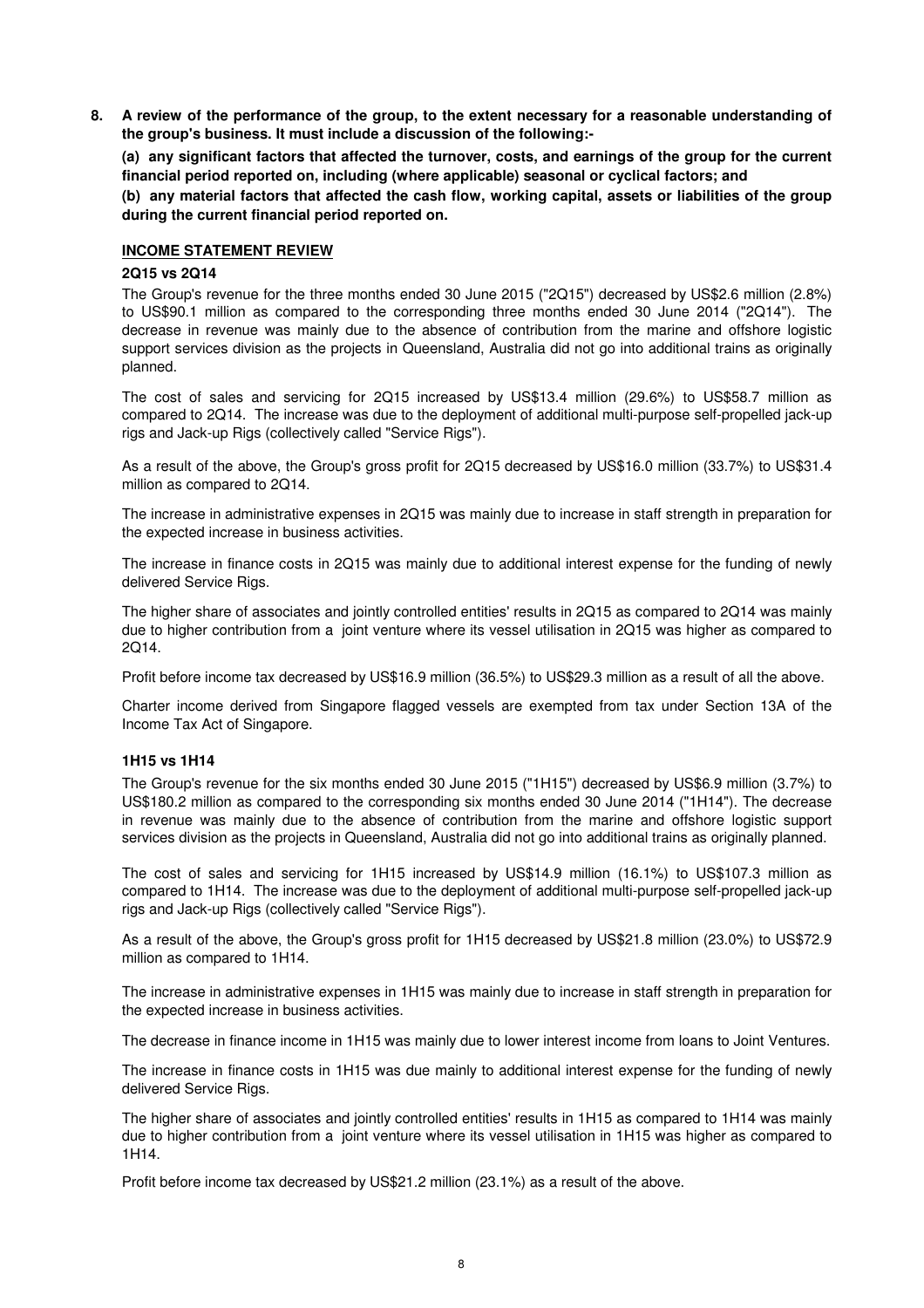Charter income derived from Singapore flagged vessels are exempted from tax under Section 13A of the Income Tax Act of Singapore. Current period income tax expense of US\$0.7 million relates to the corporate tax expense and withholding tax expense incurred by vessels operating in certain overseas waters.

## **STATEMENT OF FINANCIAL POSITION REVIEW**

### **Non-current Assets**

The Group's Non-current Assets amounted to US\$2,486.9 million as at 30 June 2015. The increase in Noncurrent Assets was mainly due to the construction and refurbishment of the Group's Service Rigs. The increase in Joint Ventures was attributable to the share of results of joint ventures, net of tax during the 6 months financial period ended 30 June 2015.

# **Current Assets**

The Group's Current Assets amounted to US\$688.5 million as at 30 June 2015. The increase was mainly due to the reclassification of 1 unit of the Group's Service Rig to Asset Held For Sale. Included in the Other Current Assets were the advance payments and deposits made for the construction of Service Rigs. The decrease in Cash and Bank balances was mainly due to higher cash flow used in investing activities for construction and refurbishment of the Group's Service Rigs.

# **Total Liabilities**

The Group's Total Liabilities amounted to US\$1,808.8 million as at 30 June 2015. The increase in Total Liabilities was due mainly to the additional drawdown of bank borrowings to finance the progress construction, conversion and regurbishment of the Group's Service Rigs. Included in Other Payables were the advance payments and performance deposits received.

# **Total Equity**

The increase in Total Equity was attributable mainly to the profit derived in the period.

# **STATEMENT OF CASH FLOWS REVIEW**

### **Cash Flow from Operating Activities**

The Group's net cash inflow from operating activities was US\$149.2 million. This was mainly due to the net cash generated by the operations of the Group.

#### **Cash Flow from Investing Activities**

The Group's net cash used in investing activities was US\$283.5 million. This was mainly due to the progress payments made and the deployment of funds towards the construction and refurbishment of the Group's Service Rias.

#### **Cash Flow from Financing Activities**

The Group's net cash inflow from financing activities was US\$112.9 million. This was mainly due to the increase in bank borrowings to finance the Group's Service Rigs. This is partially offset by repayments of bank borrowings during the period.

#### **9. Where a forecast, or a prospect statement, has been previously disclosed to shareholders, any variance between it and the actual results.**

The Group has made long term strategic decisions to inter-change a few of its service rigs among its existing clients. The switch is necessary for better deployment of the Group's assets in the long term but will create gaps in the interim.

Extensive modification work and repairs on several of the Group's Service Rigs have resulted in the Group being able to renew some of its contracts for longer period. However, these have also resulted in extra cost being incurred and additional delay in their redeployment.

The above developments have impacted the performance of the Group in the current financial year and therefore, the Group may be unable to achieve stronger performance than in FY2014.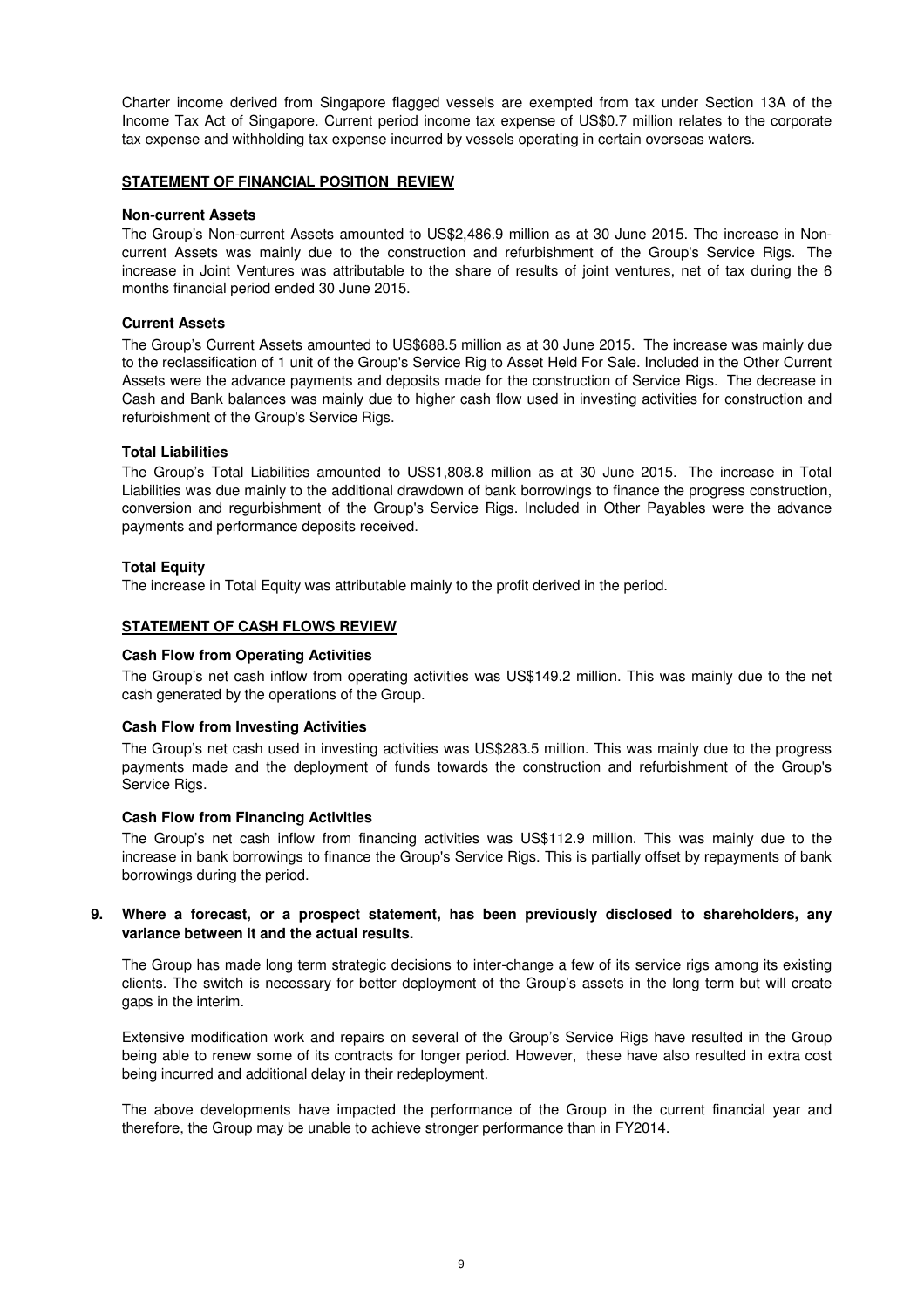# **10. A commentary at the date of the announcement of the significant trends and competitive conditions of the industry in which the group operates and any known factors or events that may affect the group in the next reporting period and the next 12 months.**

The operating environment in the Oil and Gas sector has remained challenging since the beginning of the year. The Group expects Oil Majors will continue to reduce capital expenditure on exploration and development and focus on extraction and production related activities. As the Group's key assets are designed mainly to provide offshore production support, it will be working closely with the clients to meet this new focus.

The Group is putting in additional resources and effort to ensure the Service Rigs that were not able to generate revenue in 1H15 due to repair and maintenance, dry docking inspection and additional modification work, so that they could be deployed as soon as possible in the second half of 2015 ("2H15"). Additional Service Rigs will also be deployed in 2H15.

The Group also raised S\$120 million via a five year bond issue with the support of DBS Bank earlier in the month. This allows Ezion to be in a better position to explore further opportunities to better support its clients in the coming months.

# **11. Dividend**

# **(a) Current Financial Period Reported On**

Any dividend declared for the current financial period reported on? None

# **(b) Corresponding Period of the Immediately Preceding Financial Year**

None Any dividend declared for the corresponding period of the immediately preceding financial year?

# **(c) Date payable**

Not applicable

**(d) Books closure date**

Not applicable

#### **12. If no dividend has been declared/recommended, a statement to that effect**

Not applicable

# **13. If the Group has obtained a general mandate from shareholders for IPTs, the aggregate value of such transactions as required under Rule 920(1)(a)(ii). If no IPT mandate has been obtained, a statement to that effect.**

There was no interested person transaction during the period under review.

# **BY ORDER OF THE BOARD**

**Lim Ka Bee Company Secretary**

**14 August 2015**